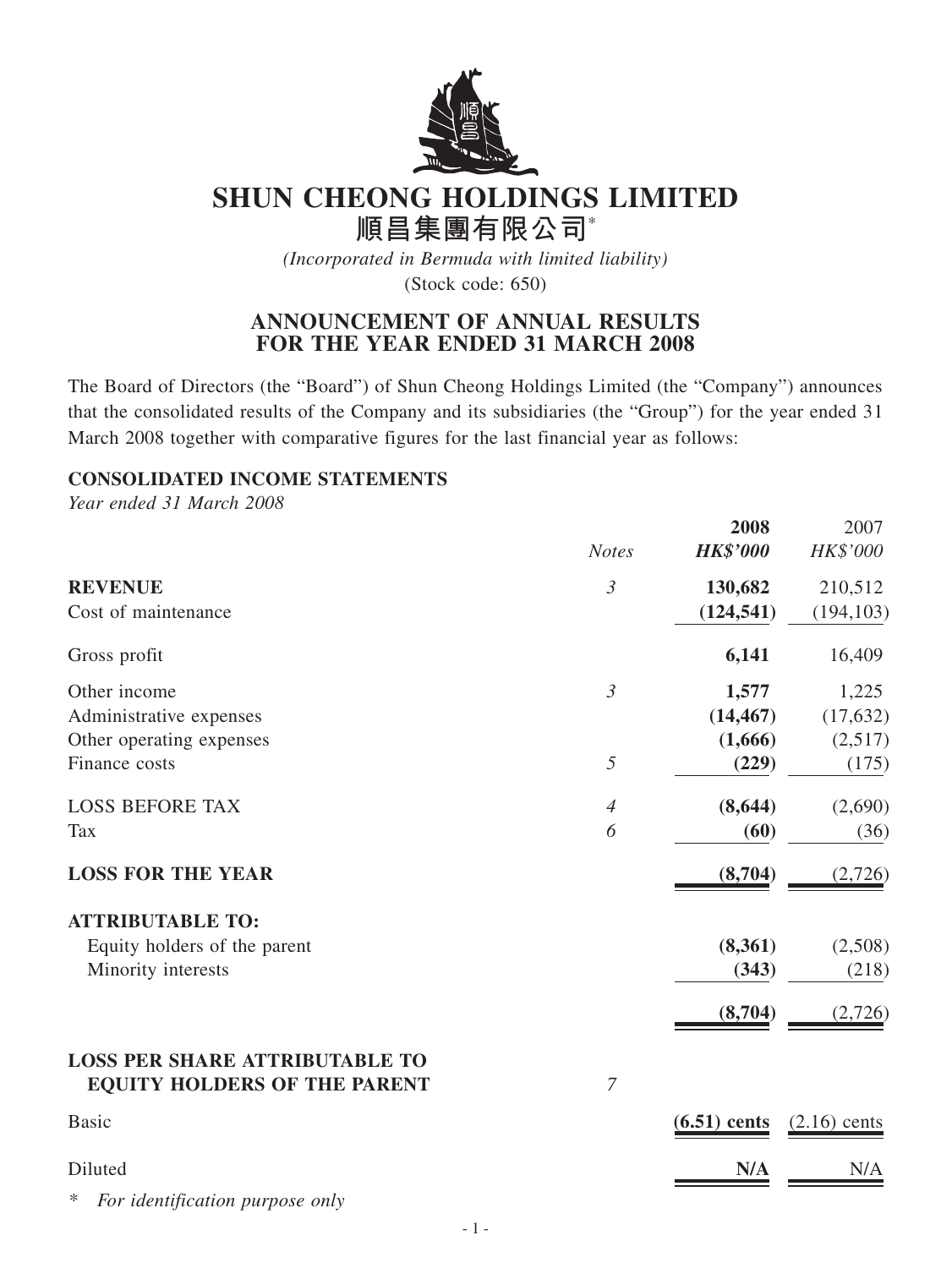## **CONSOLIDATED BALANCE SHEET**

*31 March 2008*

|                                                         | <b>Notes</b> | 2008<br><b>HK\$'000</b> | 2007<br>HK\$'000 |
|---------------------------------------------------------|--------------|-------------------------|------------------|
| <b>NON-CURRENT ASSETS</b>                               |              |                         |                  |
| Property, plant and equipment                           |              | 2,488                   | 2,614            |
| <b>CURRENT ASSETS</b>                                   |              |                         |                  |
| Gross amount due from contract customers                |              | 28,147                  | 28,446           |
| Trade receivables                                       | 8            | 26,428                  | 32,986           |
| Retention money receivables                             |              | 171                     | 652              |
| Prepayments, deposits and other receivables             |              | 16,846                  | 23,136           |
| Cash and cash equivalents                               |              | 165,391                 | 33,319           |
| Total current assets                                    |              | 236,983                 | 118,539          |
| <b>CURRENT LIABILITIES</b>                              |              |                         |                  |
| Gross amount due to contract customers                  |              | 15,014                  | 13,213           |
| Trade payables                                          | 9            | 20,929                  | 17,341           |
| Retention money payables                                |              | 696                     | 1,552            |
| Other payables and accruals                             |              | 19,877                  | 35,221           |
| Tax payable                                             |              |                         | 14               |
| Total current liabilities                               |              | 56,516                  | 67,341           |
| <b>NET CURRENT ASSETS</b>                               |              | 180,467                 | 51,198           |
| <b>TOTAL ASSETS LESS CURRENT LIABILITIES</b>            |              | 182,955                 | 53,812           |
| <b>NON-CURRENT LIABILITIES</b>                          |              |                         |                  |
| Convertible bonds                                       |              | 76,359                  |                  |
| Net assets                                              |              | 106,596                 | 53,812           |
|                                                         |              |                         |                  |
| <b>EQUITY</b>                                           |              |                         |                  |
| Equity attributable to equity holders of the parent     |              |                         |                  |
| Issued capital<br>Equity component of convertible bonds |              | 1,389<br>43,272         | 1,159            |
| Reserves                                                |              | 61,270                  | 51,645           |
|                                                         |              |                         |                  |
|                                                         |              | 105,931                 | 52,804           |
| <b>Minority interests</b>                               |              | 665                     | 1,008            |
| <b>Total Equity</b>                                     |              | <u>106,596</u>          | 53,812           |
|                                                         |              |                         |                  |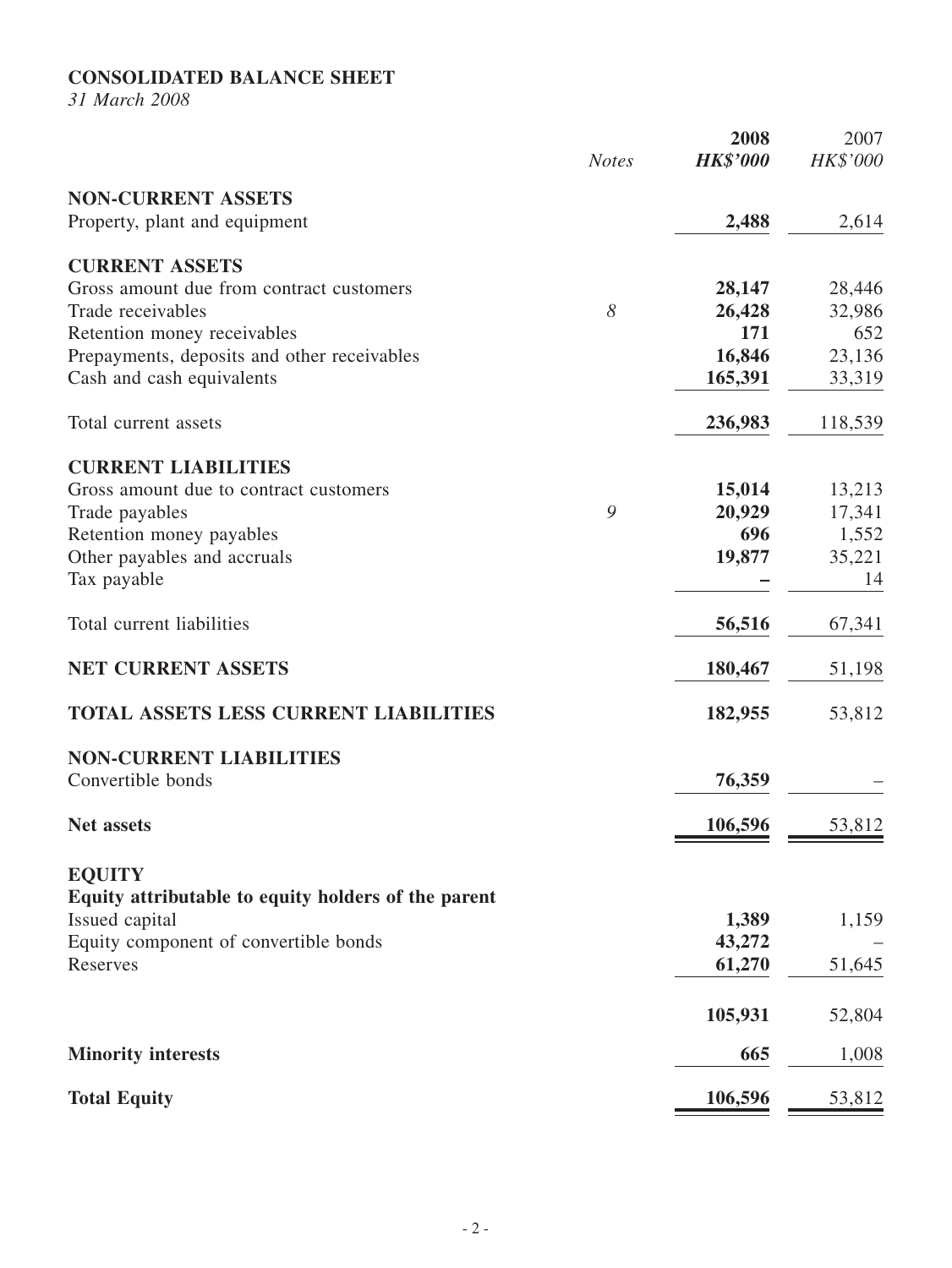#### *Notes:*

## **1.1 BASIS OF PREPARATION**

These financial statements have been prepared in accordance with Hong Kong Financial Reporting Standards ("HKFRSs") (which include all Hong Kong Financial Reporting Standards, Hong Kong Accounting Standards ("HKASs") and Interpretations) issued by the Hong Kong Institute of Certified Public Accountants, accounting principles generally accepted in Hong Kong and the disclosure requirements of the Hong Kong Companies Ordinance. They have been prepared under the historical cost convention. These financial statements are presented in Hong Kong dollars ("HK\$") and all values are rounded to the nearest thousand except when otherwise indicated.

## **1.2 IMPACT OF NEW AND REVISED HONG KONG FINANCIAL REPORTING STANDARDS**

The Group has adopted the following new and revised HKFRSs for the first time for the current year's financial statements. Except for in certain cases, giving rise to new and revised accounting policies and additional disclosures, the adoption of these new and revised standards and interpretations has had no material effect on these financial statements.

| <b>HKFRS 7</b>          | <b>Financial Instruments: Disclosures</b>              |
|-------------------------|--------------------------------------------------------|
| <b>HKAS 1 Amendment</b> | Capital Disclosures                                    |
| HK(IFRIC)-Int 8         | Scope of HKFRS 2                                       |
| HK(IFRIC)-Int 9         | Reassessment of Embedded Derivatives                   |
| HK(IFRIC)-Int 10        | Interim Financial Reporting and Impairment             |
| HK(FRIC)-Int 11         | <b>HKFRS 2 – Group and Treasury Share Transactions</b> |

#### **2. SEGMENT INFORMATION**

#### **(a) Business segments**

The Group's revenue is principally derived from the provision of building related maintenance services. The Group has only one business segment.

#### **(b) Geographical segments**

No geographical segment information is presented as over 90% of the Group's revenue is derived from customers based in Hong Kong, and over 90% of the Group's assets are located in Hong Kong.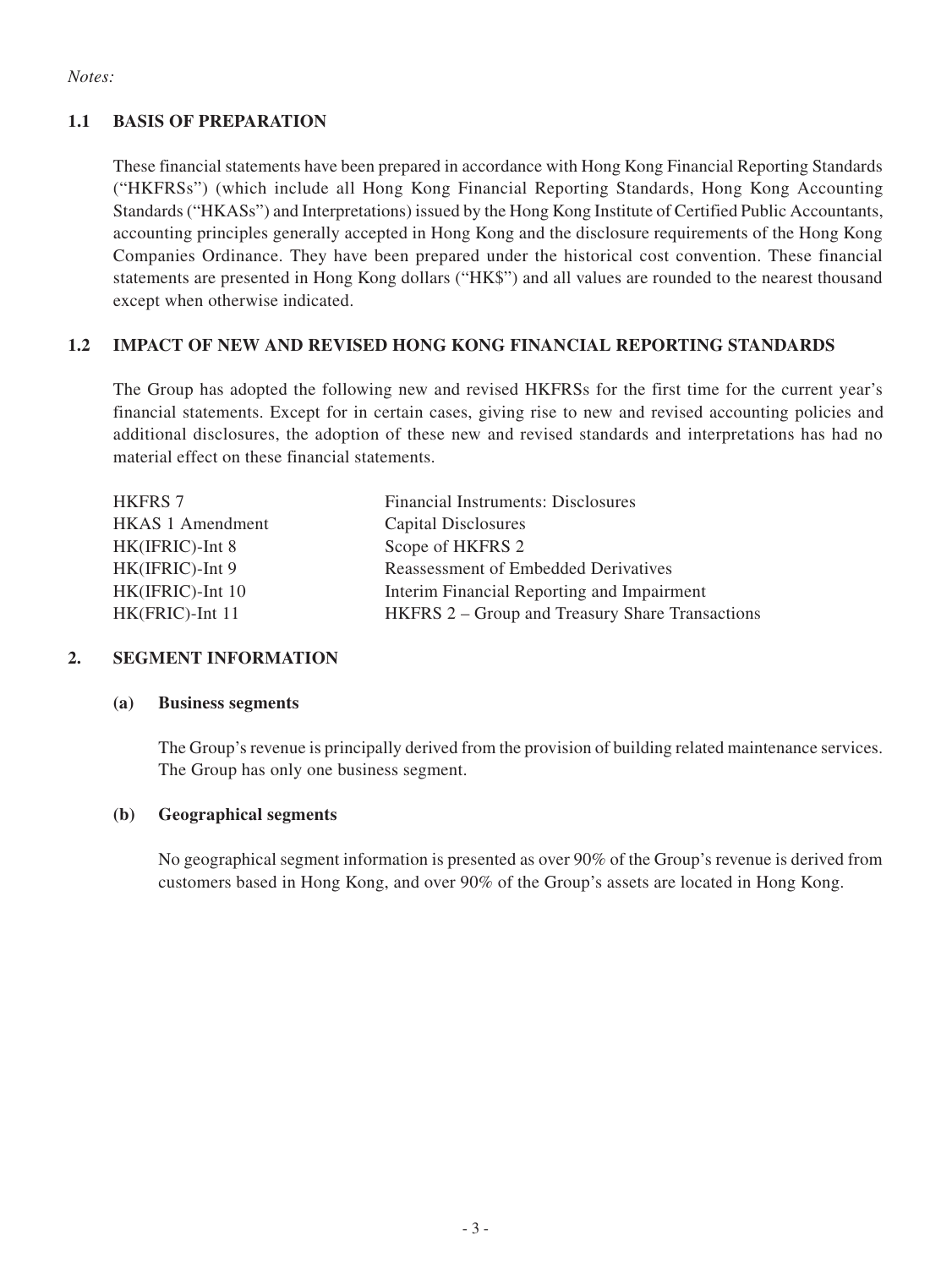#### **3. REVENUE AND OTHER INCOME**

Revenue, which is also the Group's turnover, represents the net invoiced value of services rendered of contract revenue from building services contracting and maintenance businesses during the year.

An analysis of the Group's revenue and other income is as follows:

|                                                          | Group           |          |
|----------------------------------------------------------|-----------------|----------|
|                                                          | 2008            | 2007     |
|                                                          | <b>HK\$'000</b> | HK\$'000 |
| <b>Revenue</b>                                           |                 |          |
| Building services contracting and maintenance businesses | 130,682         | 210,512  |
| Other income                                             |                 |          |
| Bank interest income                                     | 1,321           | 1,225    |
| Others                                                   | 256             |          |
|                                                          | 1,577           | 1,225    |
|                                                          |                 |          |

**Group**

#### **4. LOSS BEFORE TAX**

The Group's loss before tax is arrived at after charging/(crediting):

|                                                               | $U$ - $U$       |           |
|---------------------------------------------------------------|-----------------|-----------|
|                                                               | 2008            | 2007      |
|                                                               | <b>HK\$'000</b> | HK\$'000  |
| Employee benefits expense (including directors' remuneration) |                 |           |
| Wages, salaries and bonuses                                   | 18,525          | 27,646    |
| Pension scheme contributions                                  | 1,148           | 1,350     |
|                                                               | 19,673          | 28,996    |
| Less: Amount capitalised in contract costs                    | (10, 248)       | (16, 275) |
| Amounts charged to administrative expenses                    | 9,425           | 12,721    |
| Auditors' remuneration                                        | 680             | 561       |
| Cost of maintenance and installation                          | 124,541         | 194,103   |
| Depreciation                                                  | 209             | 236       |
| Minimum lease payments under operating leases                 |                 |           |
| in respect of land and buildings                              | 556             | 620       |
| Other operating expenses                                      |                 |           |
| Impairment of trade receivables                               | 1,650           | 2,007     |
| Impairment of other receivables                               |                 | 255       |
| Impairment of retention money receivables                     |                 | 255       |
| Loss on disposal of items of property, plant and equipment    | 16              |           |
|                                                               | 1,666           | 2,517     |
|                                                               |                 |           |

\* As at 31 March 2008, the Group did not have significant forfeited contributions available to reduce its contributions to the pension schemes in future years (2007: Nil).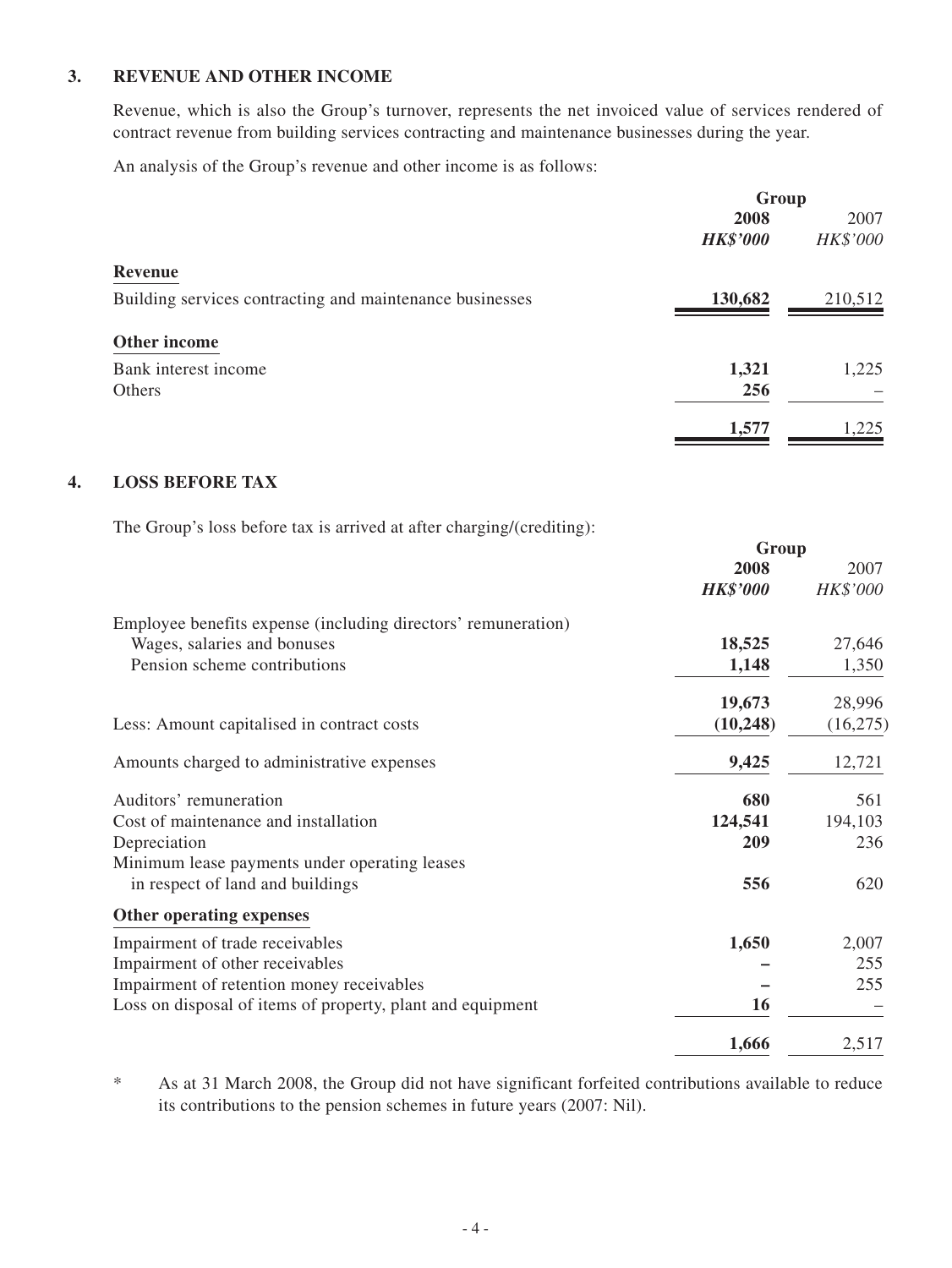#### **5. FINANCE COSTS**

|                                                    | Group           |          |
|----------------------------------------------------|-----------------|----------|
|                                                    | 2008            | 2007     |
|                                                    | <b>HK\$'000</b> | HK\$'000 |
| Interest on bank loans, overdrafts and other loans |                 |          |
| wholly repayable within five years                 | 129             | 92       |
| Other                                              | <b>100</b>      | 83       |
|                                                    | 229             | 175      |

No interest was capitalized by the Group in the current and prior years.

## **6. TAX**

The Company is exempt from tax in Bermuda until 2016. Hong Kong profits tax has been provided at the rate of 17.5% (2007: 17.5%) on the estimated assessable profits arising in Hong Kong during the year.

|                               |                 | Group    |  |
|-------------------------------|-----------------|----------|--|
|                               | 2008            | 2007     |  |
|                               | <b>HK\$'000</b> | HK\$'000 |  |
| Current – Hong Kong           |                 |          |  |
| Charge for the year           | 60              | 56       |  |
| Overprovision in prior years  |                 | (20)     |  |
| Total tax charge for the year | 60              | 36       |  |

A reconciliation of the tax credit applicable to loss before tax using the statutory rate in Hong Kong to the tax charge for the year is as follows:

|                                                         | Group           |          |
|---------------------------------------------------------|-----------------|----------|
|                                                         | 2008            | 2007     |
|                                                         | <b>HK\$'000</b> | HK\$'000 |
| Loss before tax                                         | (8, 644)        | (2,690)  |
| Tax at the statutory tax rate $17.5\%$ (2007: 17.5%)    | (1,513)         | (471)    |
| Adjustments in respect of current tax of previous years |                 | (20)     |
| Income not subject to tax                               | (231)           | (214)    |
| Expenses not deductible for tax                         | 860             | 407      |
| Tax losses utilised from previous years                 |                 | (76)     |
| Tax losses not recognised                               | 921             | 430      |
| Others                                                  | 23              | (20)     |
| Tax charge for the year                                 | 60              | 36       |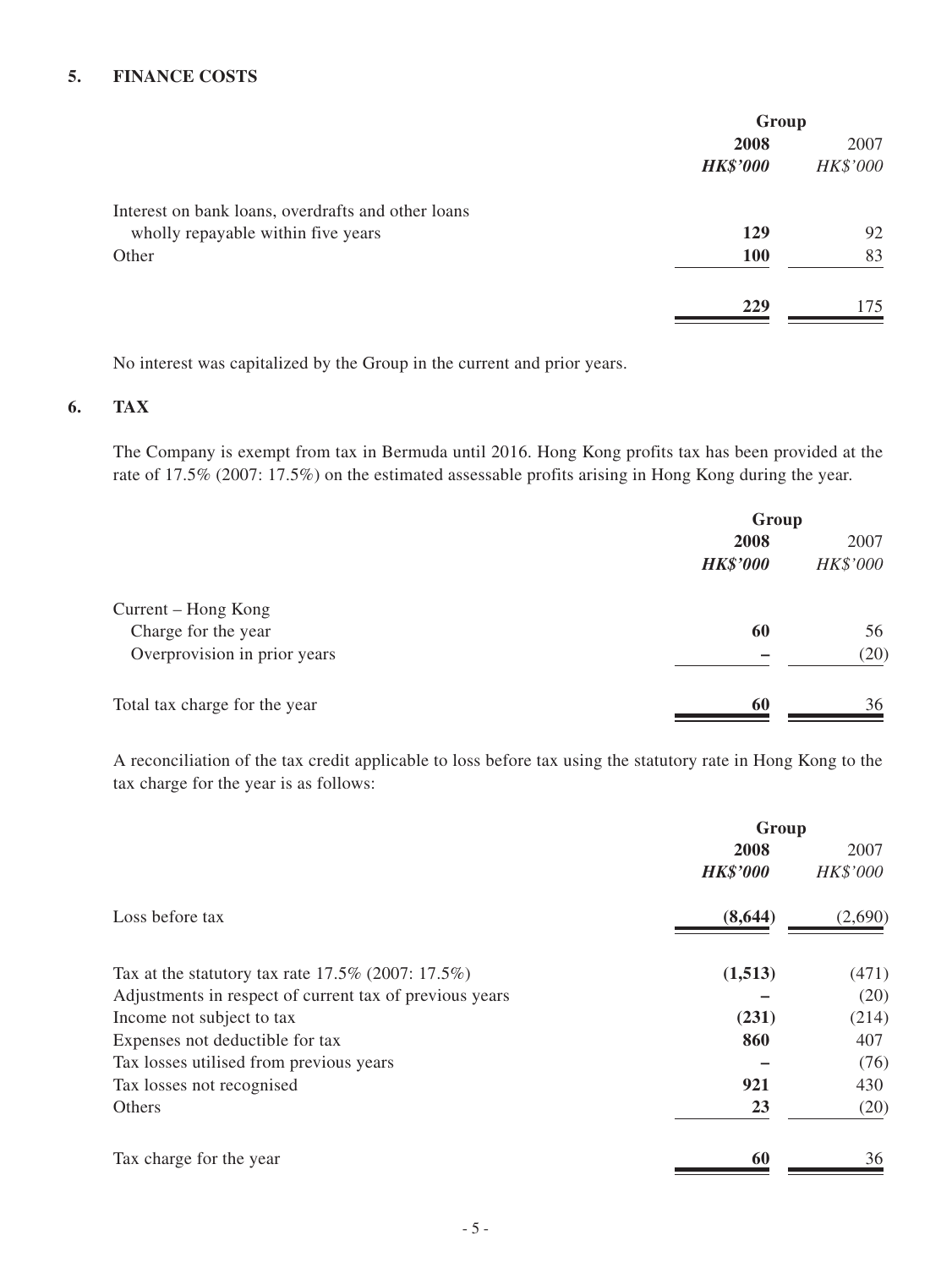The Group has tax losses arising in Hong Kong of approximately HK\$20,987,000 (2007: HK\$15,722,000) that are available indefinitely for offsetting against future taxable profits of the companies in which the losses arose. Deferred tax assets have not been recognised in respect of these losses as they have arisen in subsidiaries that have been loss-making for some time and it is not considered probable that future taxable profits will be available against which the tax losses can be utilised.

## **7. LOSS PER SHARE ATTRIBUTABLE TO EQUITY HOLDERS OF THE PARENT**

The calculation of basic loss per share is based on the loss for the year attributable to equity holders of the parent, and the weighted average number of ordinary shares in issue during the year.

The calculation of diluted loss per share amounts is based on the loss for the year attributable to equity holders of the parent, adjusted to reflect the interest on the convertible bonds of the Company and the dilution effect on loss assuming there is a full conversion of the convertible bonds of the Company, where applicable (see below). The number of ordinary shares used in the calculation is the weighted average number of ordinary shares in issue during the year, as used in the basic loss per share calculation.

The calculations of basic loss and diluted loss per share are based on:

|                                                   |                         | Group       |
|---------------------------------------------------|-------------------------|-------------|
|                                                   | 2008                    | 2007        |
|                                                   | <b>HK\$'000</b>         | HK\$'000    |
| Loss                                              |                         |             |
| Loss attributable to equity holders of the parent | $8,361*$                | 2,508       |
|                                                   | <b>Number of shares</b> |             |
|                                                   | 2008                    | 2007        |
| <b>Shares</b>                                     |                         |             |
| Weighted average number of shares in              |                         |             |
| issue during the year used in                     |                         |             |
| the basic loss per share calculation              | 128,470,126             | 115,930,400 |
| Effect of dilution of the convertible bonds       |                         |             |
| on the weighted average number of shares          | 1,643,836               |             |
|                                                   | 130,113,962*            | 115,930,400 |

\* Because the diluted loss per share amount is decreased when taking convertible bonds of the Company into account, the convertible bonds of the Company had anti-dilutive effect on the basic loss per share for the year. Therefore, no diluted loss per share amount is disclosed.

No diluted loss per share for the year ended 31 March 2007 was computed as there was no diluting event during that year.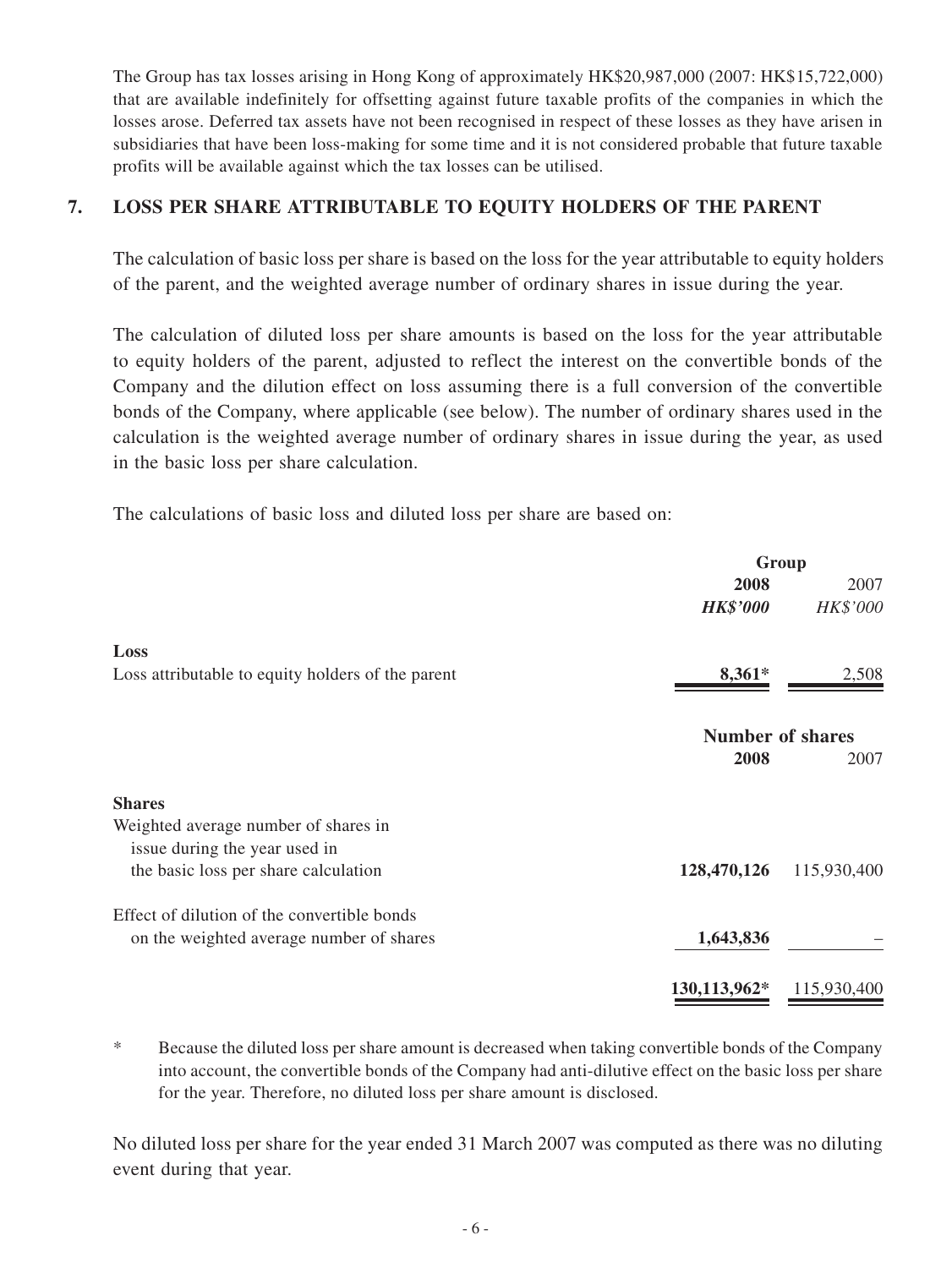#### **8. TRADE RECEIVABLES**

|                   |                 | Group    |  |
|-------------------|-----------------|----------|--|
|                   | 2008            | 2007     |  |
|                   | <b>HK\$'000</b> | HK\$'000 |  |
| Trade receivables | 30,520          | 36,522   |  |
| Impairment        | (4,092)         | (3,536)  |  |
|                   | 26,428          | 32,986   |  |

The Group grants to its trade customers credit periods normally ranging from cash on delivery to 60 days. A longer credit period is granted to a few customers with long business relationships with the Group and with strong financial positions. The Group seeks to maintain strict control over its outstanding receivables to minimise credit risk. Overdue balances are reviewed regularly by senior management. In view of the aforementioned and the fact that the Group's trade receivables relate to a large number of diversified customers, there is no significant concentration of credit risk. Trade receivables are non-interest-bearing.

An aged analysis of the trade receivables as at the balance sheet date, based on the invoice date and net of impairment of trade receivables, is as follows:

|               | Group           |          |
|---------------|-----------------|----------|
|               | 2008            | 2007     |
|               | <b>HK\$'000</b> | HK\$'000 |
| 0 to 30 days  | 7,942           | 10,385   |
| 31 to 60 days | 4,269           | 3,630    |
| 61 to 90 days | 2,733           | 2,659    |
| Over 90 days  | 11,484          | 16,312   |
|               | 26,428          | 32,986   |

The movements in provision for impairment of trade receivables are as follows:

|                                      | Group           |          |
|--------------------------------------|-----------------|----------|
|                                      | 2008            | 2007     |
|                                      | <b>HK\$'000</b> | HK\$'000 |
| At 1 January                         | 3,536           | 1,529    |
| Impairment losses recognised         | 1,650           | 2,007    |
| Amounts written off as uncollectible | (1,094)         |          |
|                                      | 4,092           | 3,536    |

The above provision for impairment of trade receivables represented provision for individually impaired trade receivables which related to customers that were in default or delinquency in payments. The Group does not hold any collateral or other credit enhancements over these balances.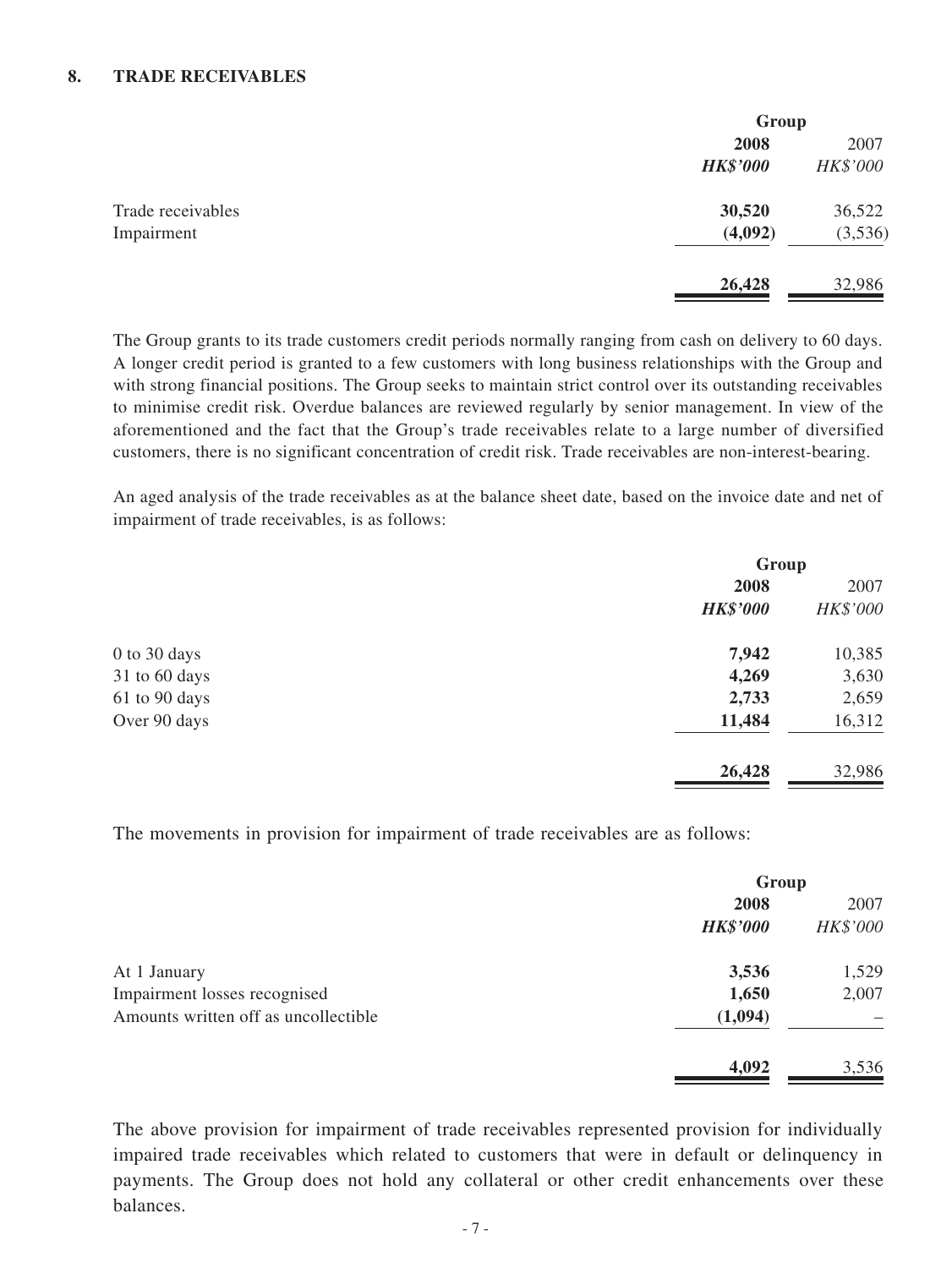The aged analysis of the trade receivables that are neither individually nor collectively considered to be impaired is as follows:

|                               | Group           |          |
|-------------------------------|-----------------|----------|
|                               | 2008            | 2007     |
|                               | <b>HK\$'000</b> | HK\$'000 |
| Neither past due nor impaired | 1,411           | 1,061    |
| Less than 30 days past due    | 6,531           | 9,324    |
| 31 to 90 days past due        | 6,921           | 6,353    |
| Past due over 90 days         | 11,565          | 16,248   |
|                               | 26,428          | 32,986   |

Receivables that were neither past due nor impaired relate to a large number of diversified customers for whom there was no recent history of default.

Receivables that were past due but not impaired relate to a number of independent customers that have a good track record with the Group. Based on past experience, the directors of the Company are of the opinion that no provision for impairment is necessary in respect of these balances as there has not been a significant change in credit quality and the balances are still considered fully recoverable. The Group does not hold any collateral or other credit enhancements over these balances.

#### **9. TRADE PAYABLES**

An aged analysis of the trade payables as at the balance sheet date, based on the invoice date, is as follows:

|                    |                 | Group    |  |
|--------------------|-----------------|----------|--|
|                    | 2008            | 2007     |  |
|                    | <b>HK\$'000</b> | HK\$'000 |  |
| Current to 30 days | 10,852          | 5,742    |  |
| 31 to 60 days      | 610             | 368      |  |
| Over 60 days       | 9,467           | 11,231   |  |
|                    | 20,929          | 17,341   |  |

The trade payables are non-interest-bearing and are normally settled on 60-day terms.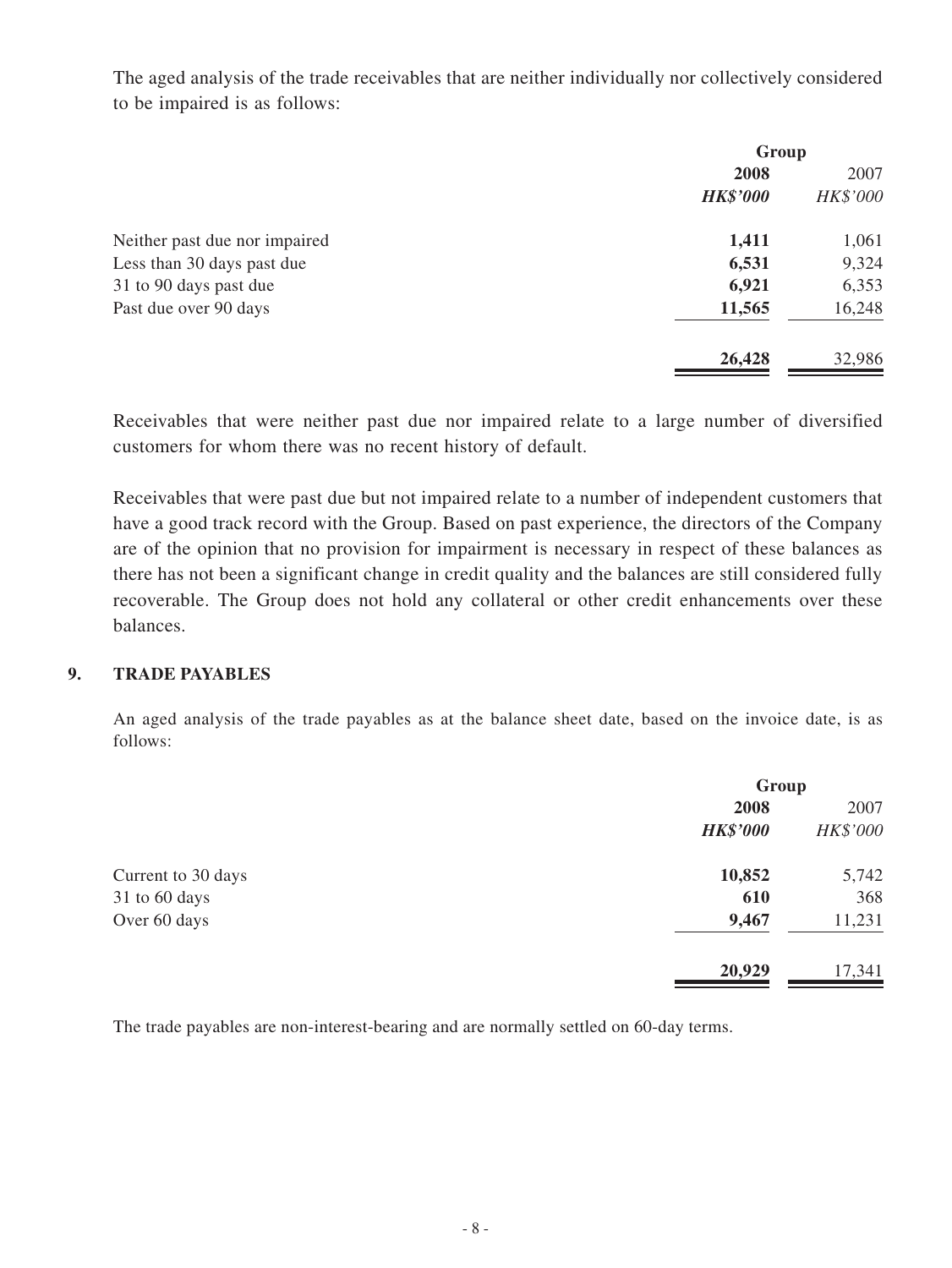#### **10. COMMITMENT**

The Group had the following capital commitment at the balance sheet date:

|                                                                | 2008            | 2007     |
|----------------------------------------------------------------|-----------------|----------|
|                                                                | <b>HK\$'000</b> | HK\$'000 |
| Contracted, but not provided for, capital contribution payable |                 |          |
| to a jointly-controlled entity                                 | 14,040          |          |

#### **11. POST BALANCE SHEET EVENTS**

On 29 April 2008, the Company made an announcement of the proposal to raise approximately HK\$101 million, by way of rights issue of 208,395,600 rights shares at HK\$0.5 each on the basis of three rights shares for every two existing shares held on the record date.

On 19 May 2008, the Company made an announcement that the ordinary resolution in relation to the rights issue, the underwriting agreement and the transactions contemplated thereunder was duly approved by the independent shareholders by way of poll at the Special General Meeting on 19 May 2008.

The rights issue had been completed on 12 June 2008, there were 254 valid applications for 178,837,813 rights shares received, representing approximately 85.82% of the total number of 208,395,600 rights shares offered under the rights issue. Based on the above, the rights issue was under-subscribed and therefore the Group's holding company, as the underwriter, has performed its obligation under the underwriting agreement and taken up the remaining balance of 29,557,787 rights shares.

Pursuant to the terms of the Company's Bonds which were issued on 28 March 2008, the conversion price of the Bonds has been adjusted from HK\$0.60 per share to HK\$0.3695 per share and the number of shares falling to be issued upon full conversion of the Bonds has been adjusted from 200,000,000 to 324,763,193 shares as a result of the above rights issue.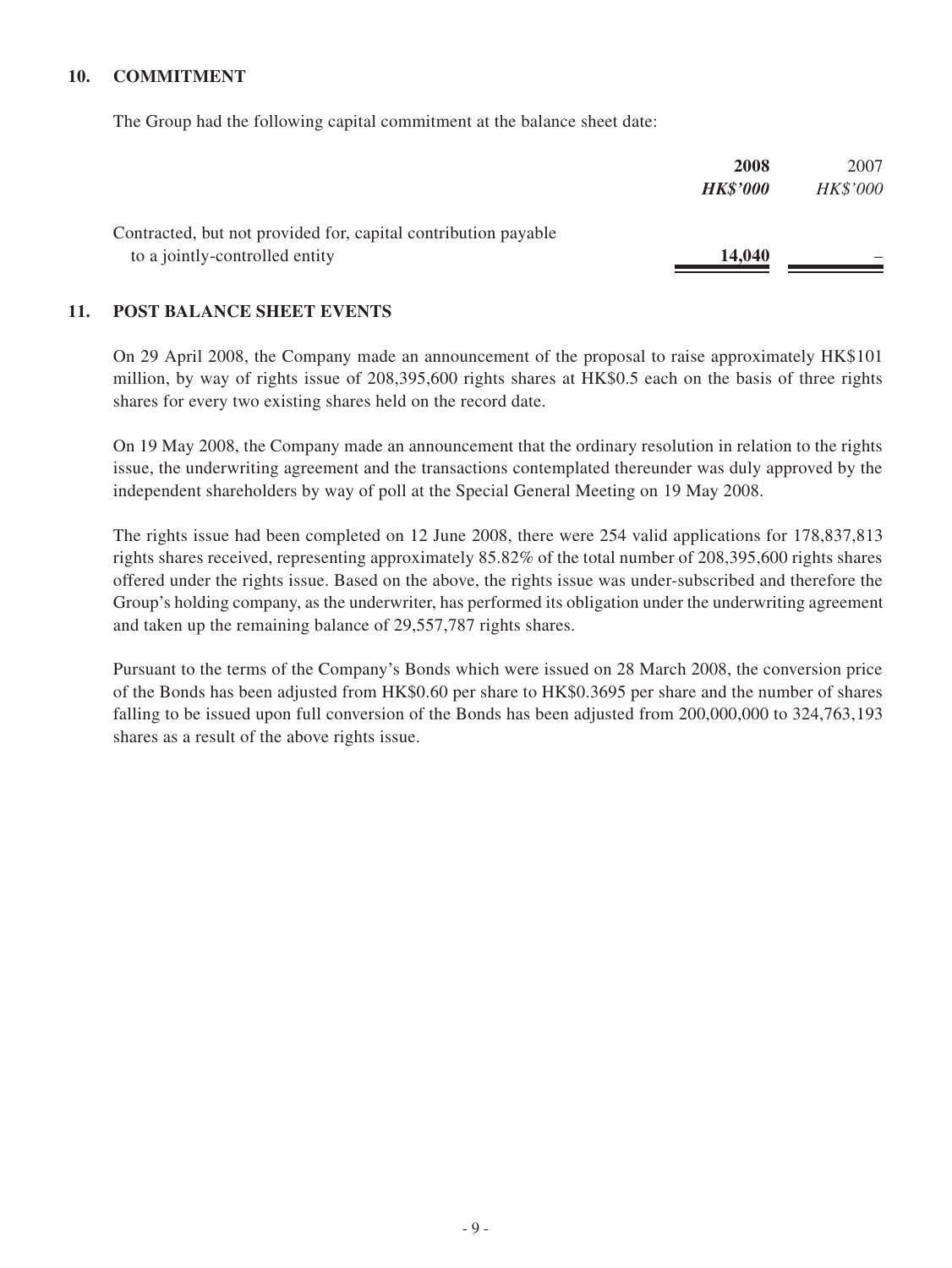## **MANAGEMENT DISCUSSION AND ANALYSIS**

## **BUSINESS REVIEW**

The Group recorded revenue of HK\$130.7 million for the year ended 31 March 2008 (2007: HK\$210.5 million) and loss for the year of HK\$8.7 million (2007: HK\$2.7 million).

Consolidated revenue of HK\$130.7 million for the year ended 31 March 2008, showing a 37.9% decrease from HK\$210.5 million for the previous year. The decrease in business volume was primarily due to the decrease in work orders received from the Hong Kong Government and the Hong Kong Housing Authority during the year.

The loss for the year was mainly attributable to the decrease in gross profit where higher subcontracting charges and material costs were incurred.

## **BUSINESS PROSPECTS**

In view of (i) the tightening of the labour market in Hong Kong; (ii) the price volatility of metals and oil remains high; (iii) the weakening of the US and Hong Kong dollars combined with the sharp appreciation of Renminbi, the Board expects these factors will result in continued pressure on controlling the costs of business. Although the Company intends to carry on the existing building related maintenance services business, the Board is also looking to business opportunities in the PRC for development and expansion. In order to expand into the PRC, the Group has carried out the fund raising activities including private placement of introducing two shareholders and convertible bond issue to strengthen the Group's capital base.

Currently, the Group is in the process of obtaining approvals from the relevant PRC government authorities and negotiating on the terms of the acquisition of a hotel in Nanning (the "Hotel"). Further announcement(s) may be released by the Group in respect of any material development in respect of the acquisition of the Hotel to comply with the disclosure and/or approval requirements under the Listing Rules.

For the establishment of a new joint venture company in Guangxi Nanning, the Group is in the process of obtaining trading license from the relevant PRC government authorities.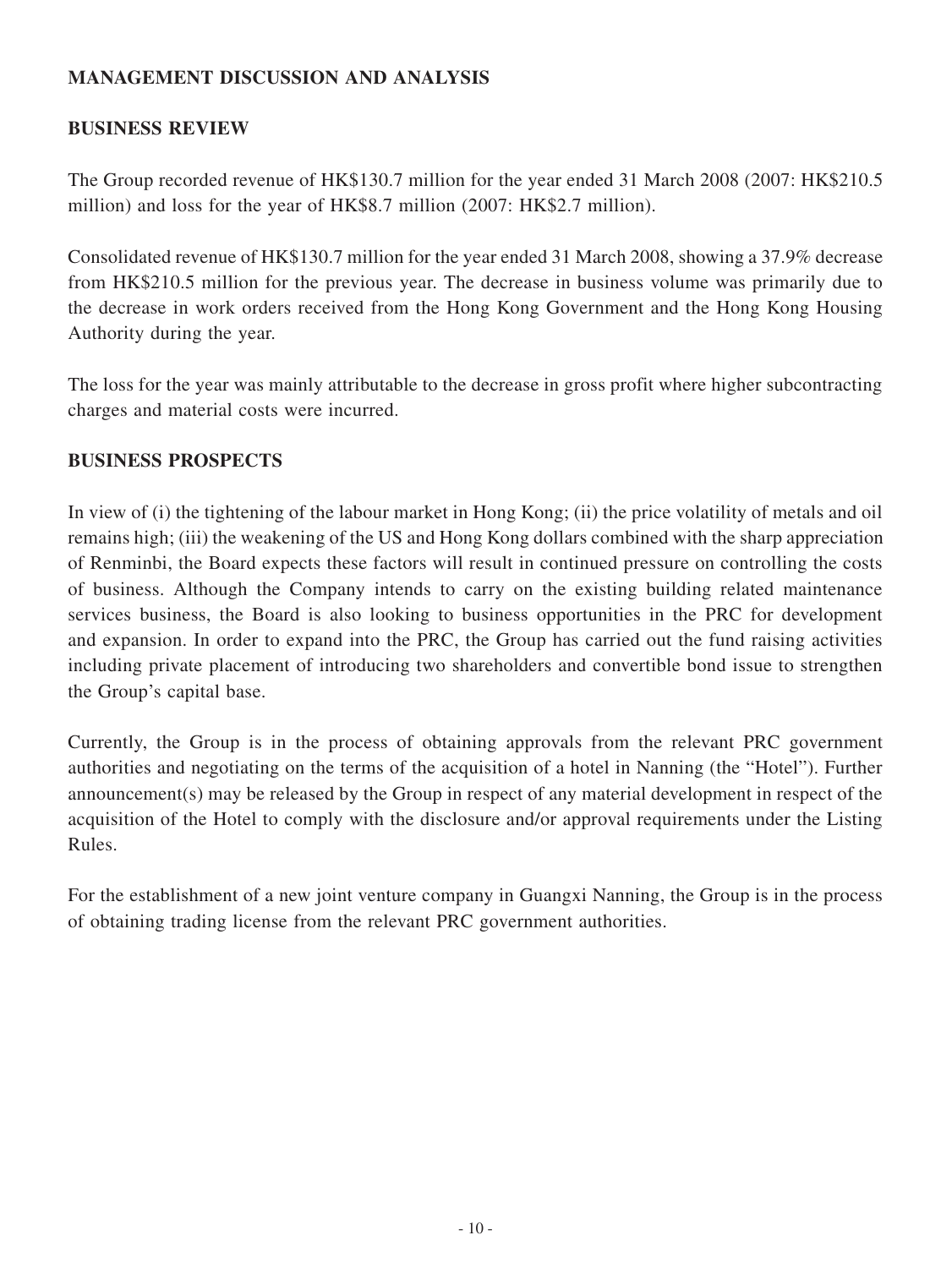## **FINANCIAL REVIEW**

## **Liquidity and financial resources**

The Group's cash and bank balances are mostly in Hong Kong dollars. As at 31 March 2008, the Group had unpledged cash and bank deposit balances of approximately HK\$165.4 million (2007: HK\$33.3) million). As at 31 March 2008, the Group had no outstanding bank borrowings (2007: Nil). The gearing ratio of the Group, which represented the total bank borrowings to the equity attributable to equity holders of the parent, was nil (2007: Nil). As the Group's transactions are mostly settled in Hong Kong dollars, the use of financial instruments for hedging purposes is not considered necessary.

## **Treasury and funding policy**

The assets and liabilities of the Group are mainly denominated in Hong Kong dollars. Accordingly, the Group has minimal exposure to foreign exchange fluctuation. However, the Group will closely monitor the overall currency and interest rate exposures. When considered appropriate, the Group will hedge against currency exposure as well as interest rate exposure.

## **Pledge of assets**

The Group did not have any pledged assets as at 31 March 2008 (2007: Nil) to secure general banking facilities.

### **Employees and remuneration policy**

The Group employed approximately 65 employees as at 31 March 2008 (2007: 132). Remuneration is determined by reference to market terms and the qualifications and experience of the staff concerned. Salaries are reviewed annually depending on individual merits. The Group also provides other benefits including retirement benefits scheme, medical insurance and educational subsidies to all eligible staff.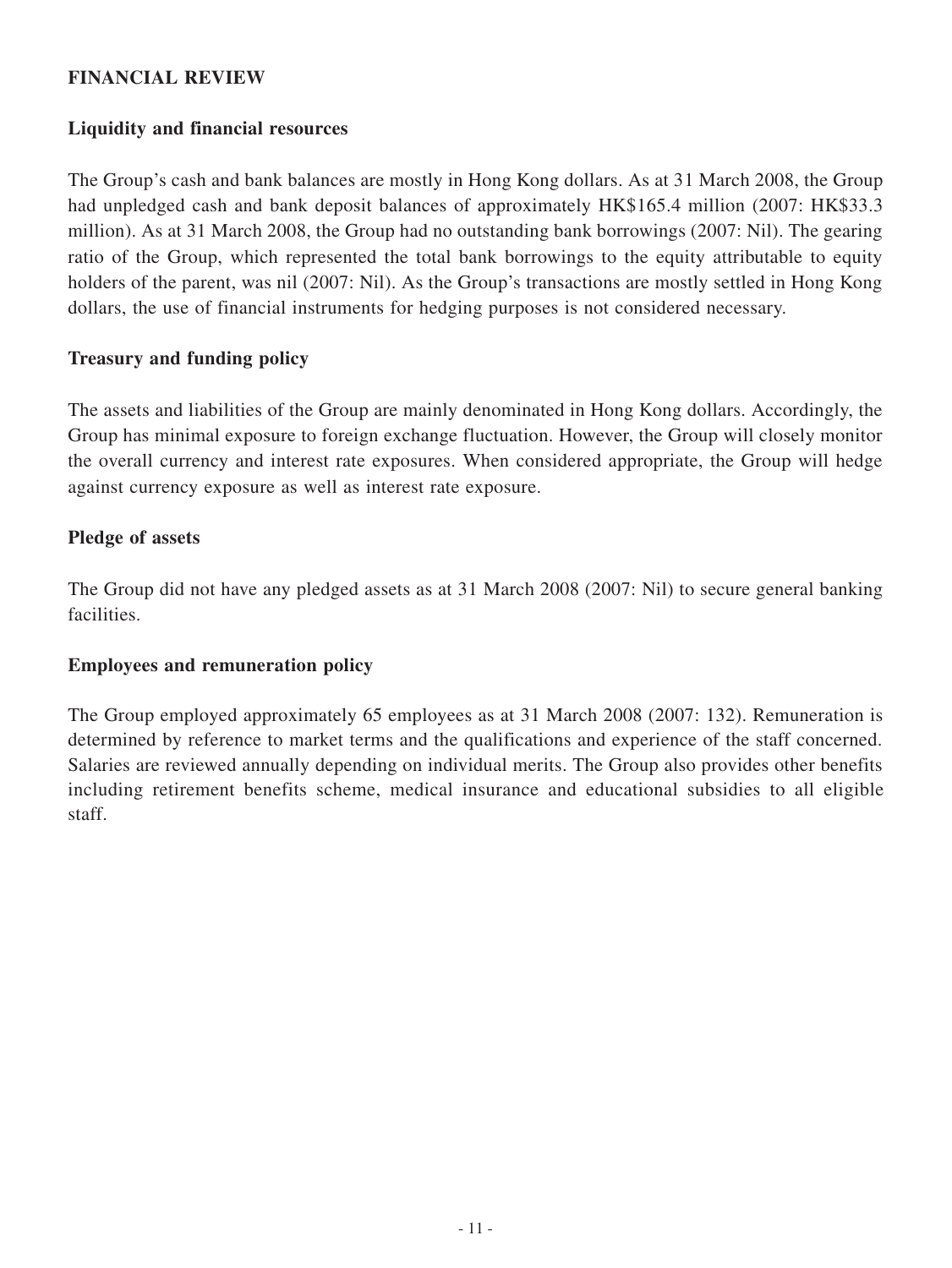## **FINAL DIVIDEND**

The directors do not recommend the payment of any dividend in respect of the year (2007: Nil).

## **PURCHASE, SALE OR REDEMPTION OF THE COMPANY'S LISTED SHARES**

Neither the Company nor any of its subsidiaries purchased, redeemed or sold any of the Company's listed shares during the year.

## **CORPORATE GOVERNANCE**

The Company is committed to achieving high standards of corporate governance that properly protect and promote the interests of its shareholders. The monitoring and assessment of certain governance matters are allocated to three committees: Audit Committee, Remuneration Committee and Nomination Committee which operate under the defined terms of reference and are required to report to full Board on a regular basis.

## **CODE ON CORPORATE GOVERNANCE PRACTICES**

In the opinion of the Board, the Company had complied with Code on Corporate Governance Practices (the "CG Code") contained in Appendix 14 of the Rules Governing the Listing of Securities on the Stock Exchange (the "Listing Rules") throughout the year ended 31 March 2008, except for code provisions A.1.1, A.2.1, A.4.1, A.4.2 and B.1.3, details of which are discussed in this report.

CG Code provision A.1.1 stipulates that the Board should meet regularly and board meeting should be held at least four times a year at approximately quarterly intervals. During the year, thirteen board meetings were held to review and discuss the annual and interim results together with all corporate transactions happened during the year. Although the board meetings held during the year were not convened on a quarterly basis, the directors considered that sufficient meetings had been held to cover all aspects of the Company's business.

CG Code provision A.2.1 stipulates that the roles of chairman and chief executive officer should be separate and should not be performed by the same individual. Prior to 6 March 2008, the Company had not appointed a chief executive officer. On 6 March 2008, Mr. Zhang Shaohua was appointed as the Managing Director to take over the role of the Chief Executive Officer. Therefore, after 6 March 2008 the Company has fulfilled the CG Code provision A.2.1.

CG Code provision A.4.1 stipulates that non-executive directors should be appointed for a specific term and subject to re-election. All the existing non-executive directors of the Company do not have a specific term of appointment but are subject to retirement by rotation and re-election at the annual general meeting in accordance with the Bye-laws of the Company. As such, the Board considers that sufficient measures have been taken to ensure that the Company's corporate governance practices are no less exacting than those in the CG Code.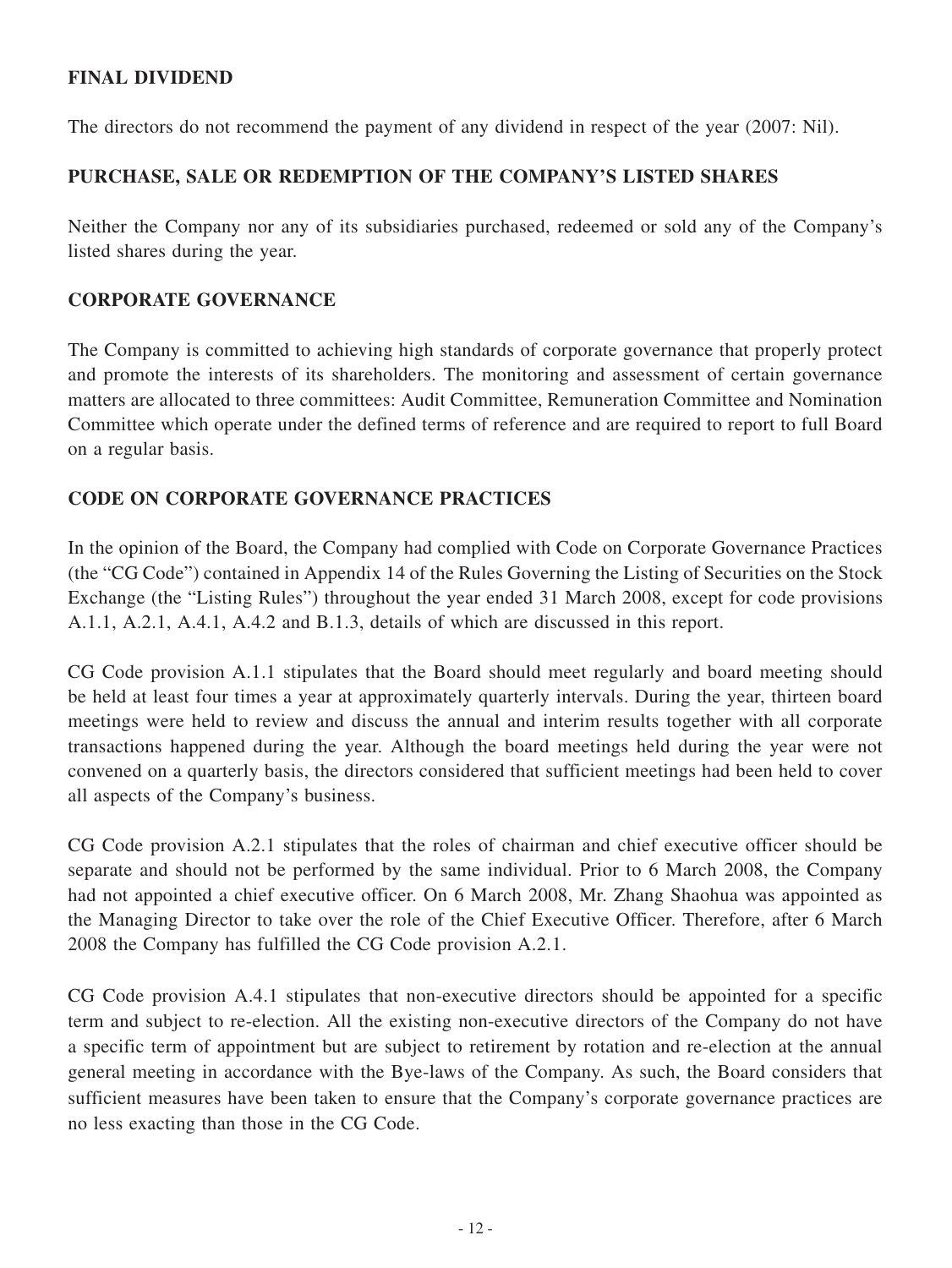CG Code provision A.4.2 stipulates that every director, including those appointed for a specific term, should be subject to retirement by rotation at least once every three years. The Board will ensure the retirement of each director, other than those hold office as executive chairman or managing director, by rotation at least once every three years in order to comply with the CG Code. The Board presently considered that the continuity of office of the executive chairman or managing director provides the Group a strong and consistent leadership and is of great importance to the smooth operations of the Group.

CG Code provision B.1.3 stipulates that the terms of reference of the Remuneration Committee should include, as a minimum, those specific duties as set out in the CG Code provisions. The Company has adopted the terms of reference for the Company's Remuneration Committee on 21 December 2005, which was subsequently amended. Pursuant to the terms of reference for the Remuneration Committee, it is stipulated that the Remuneration Committee has the duty to "review" as opposed to "determine" the specific remuneration packages of executive directors and senior management.

The remuneration of the executive directors and senior management of the Company is reviewed by the Remuneration Committee and recommended to the Board and the Chairman of the Board respectively for determination, taking into account of market pay and individual performance. In the opinion of the directors, the current practice serves the same purpose as laid down by the CG Code.

The Company had two independent non-executive directors after the resignation of Mr. Yu Hon To on 24 October 2007 until 25 February 2008, when Mr. Derek Palaschuk was appointed as an independent non-executive director. The replacement complied with Rule 3.10(1) and Rule 3.11 of the Listing Rules which require that every board of directors of a listed issuer must include at least three independent non-executive directors, and that the Board shall appoint a sufficient number of independent nonexecutive directors to meet the minimum number required. However, the replacement appointment was not complied within three months from the effective date of the resignation of Mr. Yu Hon To.

## **Director's Securities Transactions**

The Company has adopted the Model Code for Securities Transactions by Directors of Listed Issuers (the "Model Code") as set out in Appendix 10 to the Listing Rules.

All directors have confirmed that they have complied with the required standard set out in the Model Code throughout the year ended 31 March 2008.